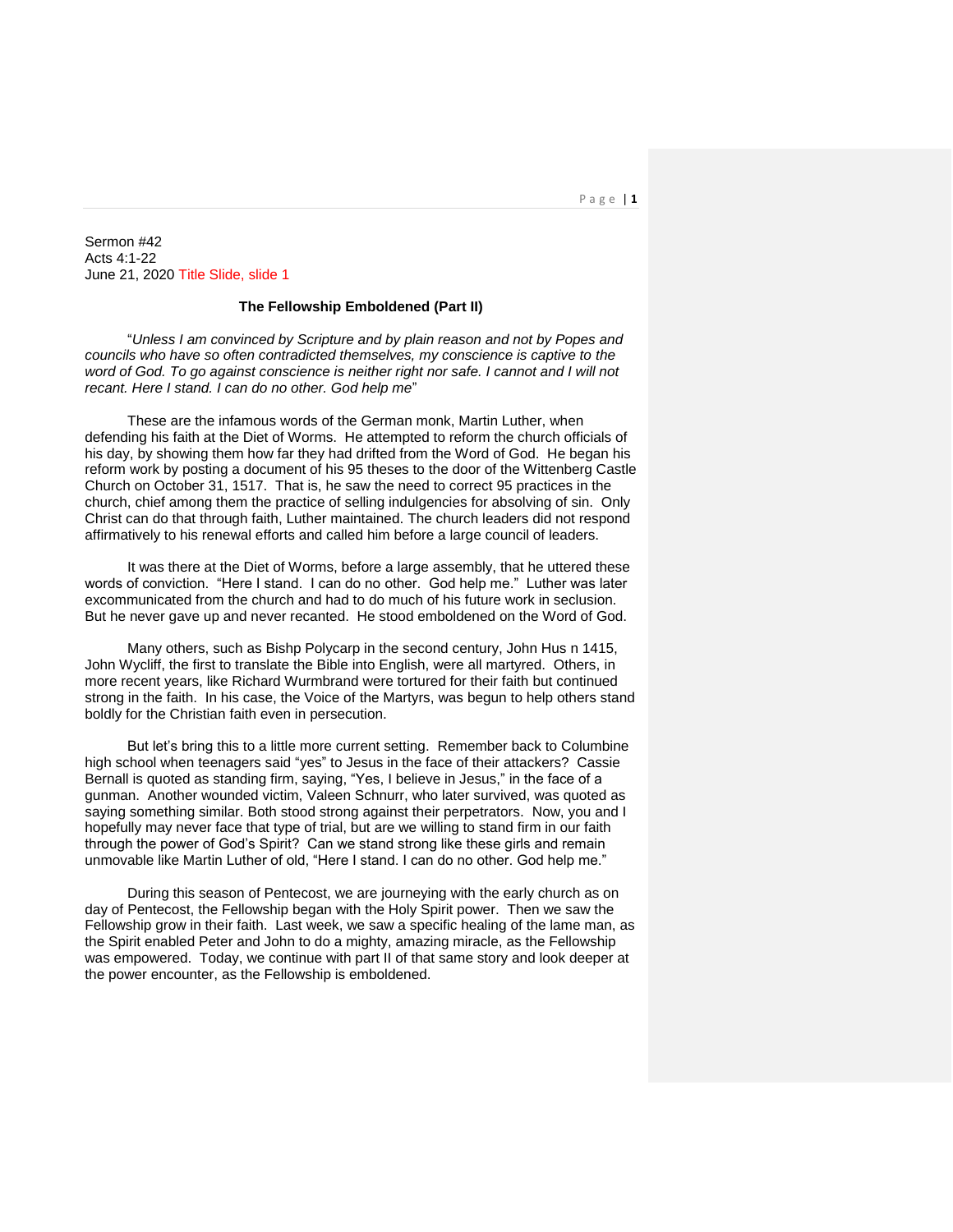So, like the late Paul Harvey, we might say, "And now, the rest of the story." Chapter three tells the story of the healing and Peter's explanation. Chapter four has the encounter of the disciples before the Jewish Council. They are not happy. In fact, the Jewish religious leaders are "greatly disturbed" by not so much the healing as the explanation of a risen Jesus having done the healing. So, they seize Peter and John and haul them off to prison, even while they are still preaching to the people. How rude!

In this story, we see three groups of people gaining power or losing it. How did the group with power receive it? And what were the results? And how does their emboldened spirit contrast with those without it? Slide 2

#### I. The disciples are emboldened.

All throughout the book of Acts, we see the powerful results of former lowly fisherman changed into powerful agents of God's grace and truth. The 120 disciples, praying in the upper room, were filled with a bold power like never before. God's Spirit within them enables them to speak powerfully in his name and perform great miracles also in his name. And many people come to know Jesus as their Savior. What an amazing turnaround!

Now, through the power of the Holy Spirit, they have healed a lame man from birth, who is now enabled to walk, jump, leap, and praise God, and even enter into the temple courts to worship God for the first time. Now Peter and John stand before the Sanhedrin, made up mostly of the Sadducees who do not even believe in the resurrection. And they testify boldly to the healing power of the name of Jesus. Remember last week we noted the importance of the name of Jesus in healing this man. Here again, before the Jewish council, the disciples rely again on the name of Jesus to speak truth and power.

### Slide 3

Before the council Peter aptly states, "It is by the name of Jesus Christ of Nazareth, whom you crucified but whom God raised from the dead, that this man stands before you healed" (v. 10). Peter continues to quote from Psalm 118, that "the stone you builders rejected… has become the cornerstone," referring to Jesus. And that's what the Jewish leaders did not want to hear.

### Slide 4

Furthermore, Peter succinctly affirms, "Salvation is found in no one else, for there is no other name given under heaven by which we must be saved." The word for saved here is also big enough and similar enough to include physical healing. Jesus saves, Jesus heals.

# Slide 5

Even when the Sanhedrin forbids Peter and John not to speak in the name of Jesus, they respond boldly again, as they declare, "Which is right in God's eyes; to listen to you, or to him? You be the judges! As for us, we cannot help speaking about what we have seen and heard" (4:19, 20). They leave the council praising God for what has happened.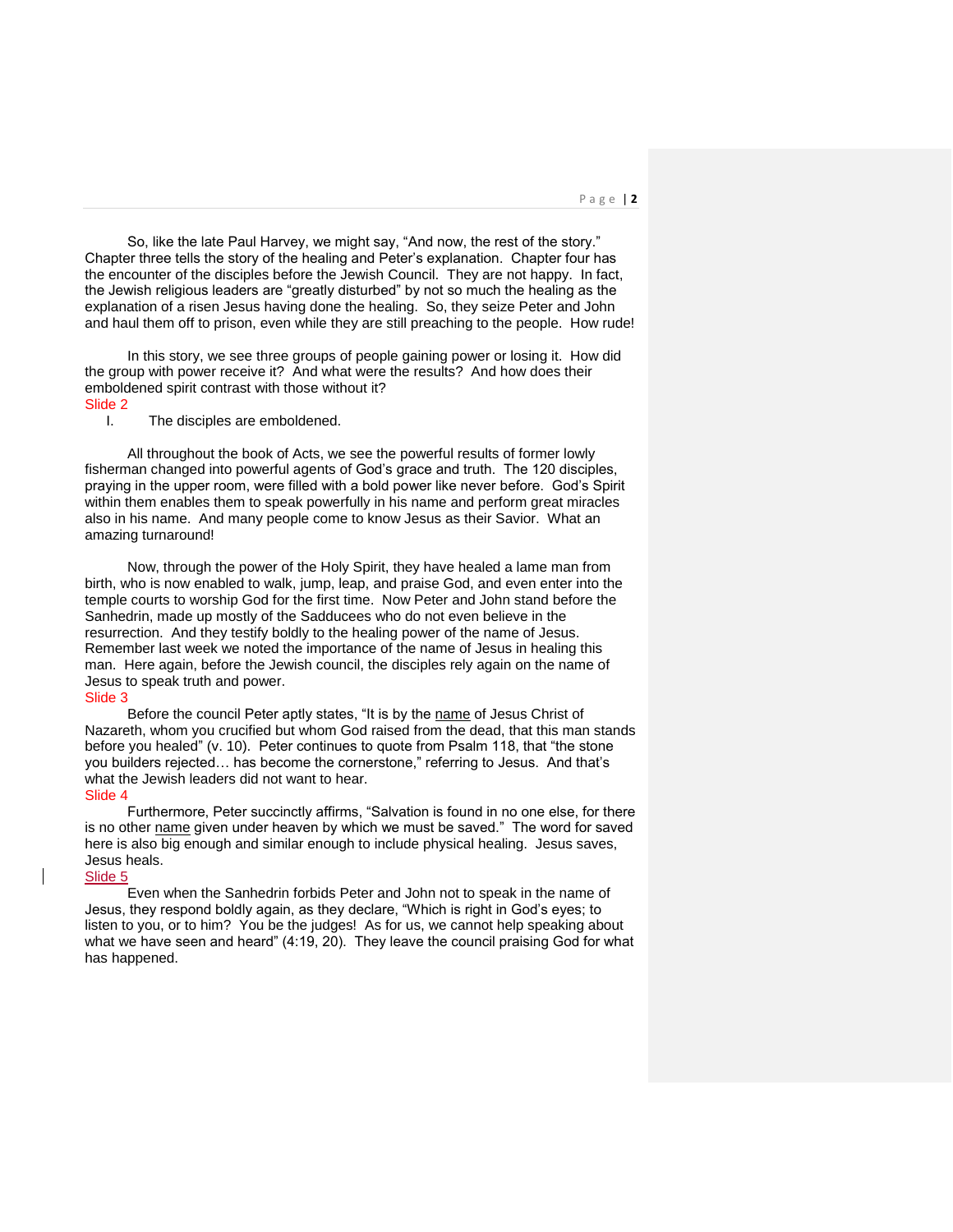#### P a g e | **3**

### Slide 6 with click

So, all throughout this story, the disciples, the first group, are speaking truth boldly, as Luke says three times here in the narrative. They speak, preach, and defend themselves with great boldness (4:13, 29, 31). The word here in Greek, *parrasía*, can mean "openness, confidence, boldness, frankness – a freedom to say all." It was considered an obligation to speak the truth for the common good. From this Greek word, we get our English word parrhesia, which in rhetoric is a figure of speech meaning: "to speak candidly or to ask forgiveness for so speaking" Teh

In Spanish there is a funny idiom, which states, "No tiene pelos en la lengua", which literally means, "He or she doesn't have any hair on the tongue." The symbolic application means that this is a person with no fear to say whatever is needed. Not even hairs on the tongue can keep him or her from speaking the truth or whatever is needed for the moment. Thus, this word makes me think of that phrase.

With the power of the Holy Spirit, Peter and John do not have any hairs on their tongues anymore. They speak the truth boldly. And this continues throughout the book of Acts, as the word is used eleven times, including the very last phrase of the book! In Acts 28:31, the last verse, Paul is in house arrest for the gospel while in Rome. People come in and see him and he proclaims the good news of the kingdom of God freely to all. And he does so, according to this last phrase, "with all boldness and without hindrance!" It's not just a little boldness, but all boldness. So, the church, the fellowship of believers from its birth at Pentecost (chapter 2) all the way to the end of the book continues to proclaim the good news of Jesus with all boldness throughout. That is God's powerful, emboldened church! Praise God!

So, the disciples are the first group we look at  $-$  a group that is emboldened to be God's powerful people. We add to this first group, a second one, the people themselves, the crowd of on-lookers that has been amazed with wonder from the start. Slide 7

II. The people are emboldened.

## **Click**

Now here in chapter 4, even after Peter and John are hauled off to prison, the people believe. In fact, five thousand people believe in Jesus. Now the number of believers has grown even more exponentially. This group of people, like the disciples, believe. Even those who did not believe were still in wonder. And Luke tells us in verse four that "Many who heard the message believed" (4:4). One might think that once the ring leaders are taken to jail that those behind would fizzle out in their faith. But that's not what happens. In fact, they believe.

# Slide 8 with click

Then later in chapter four, we see the people (the new believers) pray boldly and speak boldly (4:23-31). They pray to the Lord who made the heavens. They quote scripture (Psalm 2), and they request God's further protection and boldness to speak. What they have accomplished is not enough. So, they pray, "No, Lord, consider their threats and enable your servants to speak your word with great boldness" (v. 29). And after they pray, the place where they were meeting was shaken (as on the day of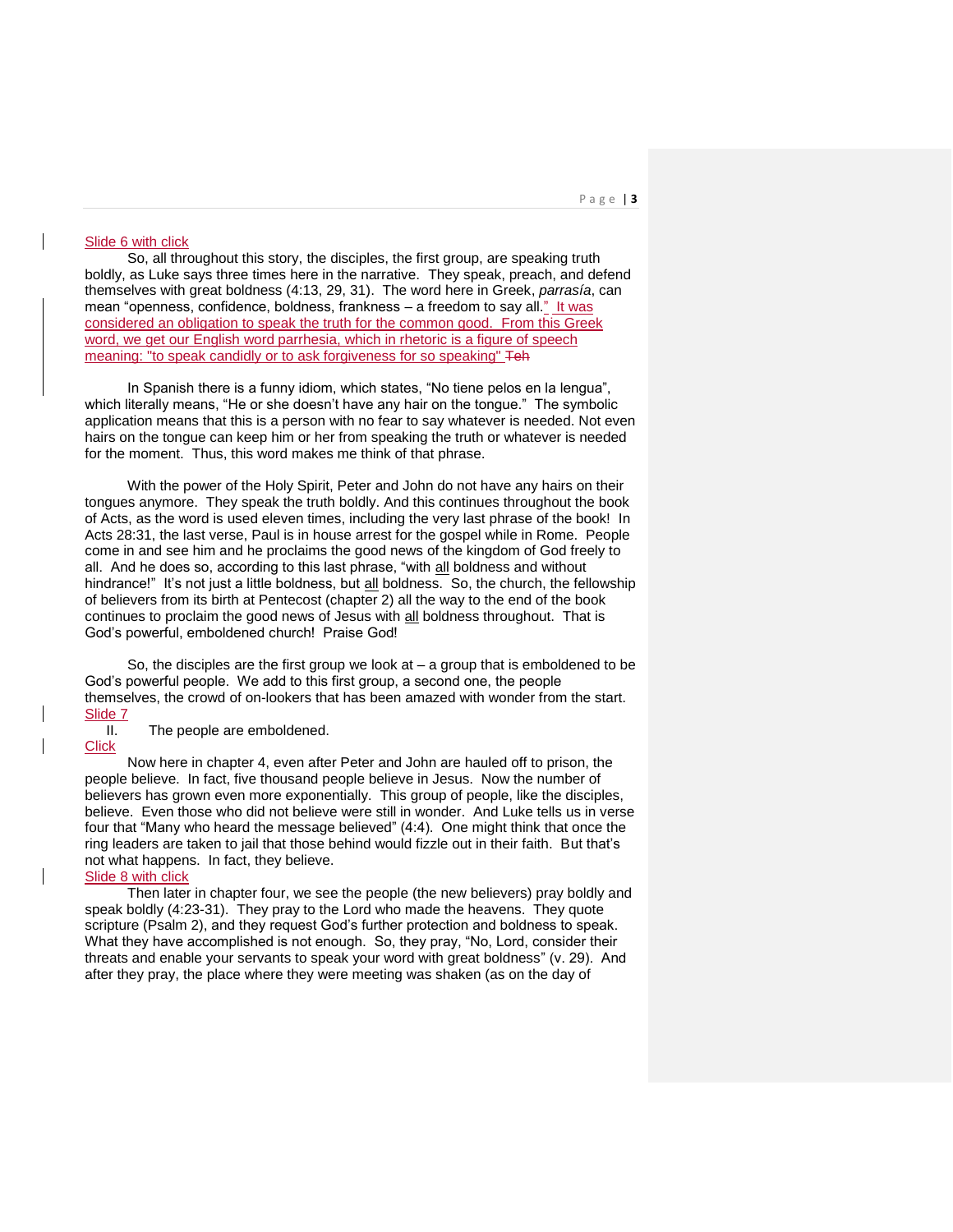Pentecost) and "they were all filled with the Holy Spirit and spoke the word of God boldly" (v. 31). God's Spirit has now enabled them all to speak the word of God boldly, the same Greek word we noted earlier.

Elijah Lovejoy was a great American hero, editor, schoolteacher, and Presbyterian clergyman. He left the pulpit and returned to the press in order to be sure his words reached more people. After observing one lynching, Lovejoy was committed forever to fighting uncompromisingly the awful sin of slavery and racism. Mob action was brought against him time after time; but he was never deterred. Repeated destruction of his presses did not stop him. He boldly proclaimed his stand for Christ. "If by compromise is meant that I should cease from my duty, I cannot make it. I fear God more that I fear man. Crush me if you will, but I shall die at my post..."

And he did, four days later, at the hands of another mob. None of the mobsters was prosecuted or indicted or punished in any way for this murder. (Some of Lovejoy's defenders were prosecuted! One of the mob assassins was later elected mayor of Alton!) However, one young man was deeply moved by the Lovejoy martyrdom. He had just been elected to the Illinois legislature. His name was Abraham Lincoln.

Oh, what God can do through people who stand firm, people who stand up for their faith and for a biblical cause of a just life. God's spirit breathed power into the crowd who believed and became his empowered church. That would continue through the saints of old like Socrates who said to those who judged him, "I will obey God rather than you." And throughout history, God's Spirit would continue to embolden his followers, Martin Luther, John Hess, and today Richard Wurmbrand, Cassi Bernall and many others to boldly proclaim the gospel of Jesus Christ no matter what. That's the first and second group, the disciples and the crowd who believed. The third group, however, presents the contrast. This is the group that loses power, and they are not happy about it.

#### Slide 9

III. The religious leaders are minimized in power.

# **Click**

As we've already noted, this group began "greatly disturbed" in the beginning of the story (4:2). They are worried about the disciples' power, and that's the only thing they really question them about. In verse 7, they bring in Peter and John and question them, "By what power or what name did you do this?" They are not so concerned about the lame man himself. He is standing right there, a reality they cannot deny. They saw the former lame man standing there and concluded that there was "nothing they could say" (4:14). So, the main question is, "where did the power come from – what name?"

The religious leaders are not happy about the response. When Peter and John reply that the healing was done in the name of Jesus, they command them not to speak in his name anymore. They fear the name of Jesus and they fear the loss of their power. Everyone seems to be going the way of this heresy, so they think. So, they threaten the disciples not to speak in his name anymore and then release them. Now maybe their power over the people will return. This is the same tension that Jesus had